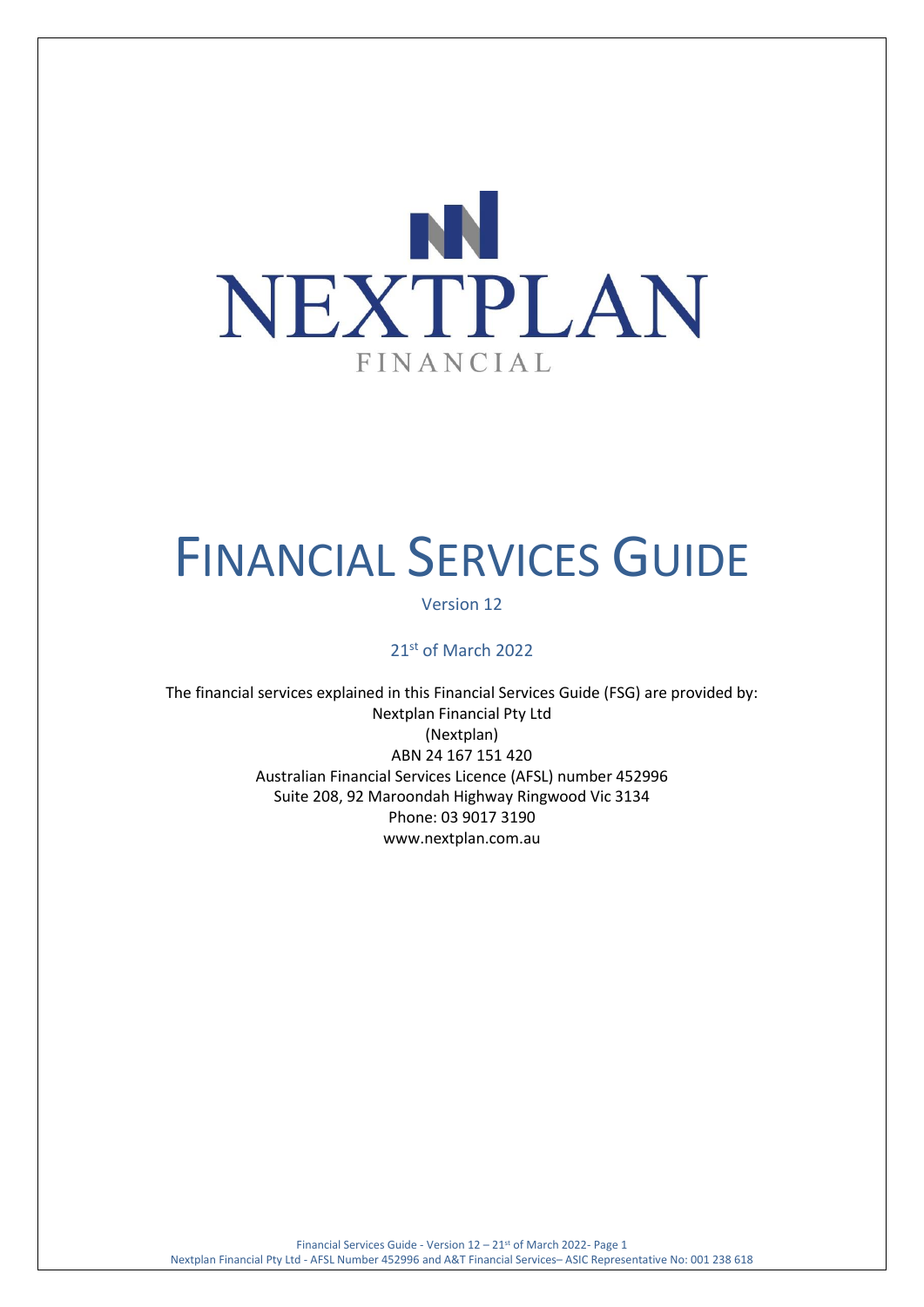# FINANCIAL SERVICES GUIDE

# Part One – Licensee Profile

#### Version 12 – 21st March 2022

This document has two parts being the 'Licensee Profile' and the 'Authorised Representative Profile'. Both parts should be read in conjunction so that you, our client, have a full understanding of the services being offered.

#### **Not Independent**

According to the Corporations Act, there are specific criteria by which an adviser is allowed to call themselves either "independent", "unbiased" or "impartial".

As Nextplan allows its authorised representatives to accept commissions from life insurance companies as part of their remuneration, Nextplan cannot claim that it is independent.

Please be aware though, that Nextplan:

- Does NOT allow advisers to accept payments in the form of a bonus for a volume of business placed with a financial institution:
- Does NOT have ANY restriction in relation to financial products, except those imposed by us, whereby we insist on limiting the range of products on offer to hold the designation of the two highest ratings of a recognised research house: and
- Does NOT allow advisers to create any conflict of interest due to a connection with an issuer of financial products that could reasonably be expected to influence the adviser in carrying on the business or providing the service.

# Purpose of this Financial Services Guide – Why it's important to you.

This Financial Services Guide (FSG) contains important information for you about:

- Nextplan, your financial adviser and the services we offer you
- How you can contact Nextplan and your financial adviser
- How Nextplan and your financial adviser are paid
- Any potential conflict of interest we may have in the provision of services to you
- Our complaints handling procedures and how you can access them.

You should read this FSG and your financial adviser's 'Authorised Representative Profile', which sets out in detail the terms upon which Nextplan and your financial adviser will provide financial services to you. Nextplan has authorised the distribution of this FSG by your financial adviser.

### Our Commitment to you.

Nextplan recognises that you need to be treated as an individual with specific needs. We will do our utmost to be sensitive and welcoming while giving you honest, appropriate, professional and up to date advice. If you feel that we can serve you better, please let us know.

# FASEA – The Financial Adviser Standard and Ethics Authority:

The Corporations Amendment (Professional Standards of Financial Advisers) Act 2017 established the Financial Adviser Standards and Ethics Authority (FASEA) in April 2017, to set the education, training and ethical standards of licensed financial advisers in Australia.

The Code of Ethics commenced on 1 January 2020, with all Financial Advisers required to adhere to the Code from that day onwards.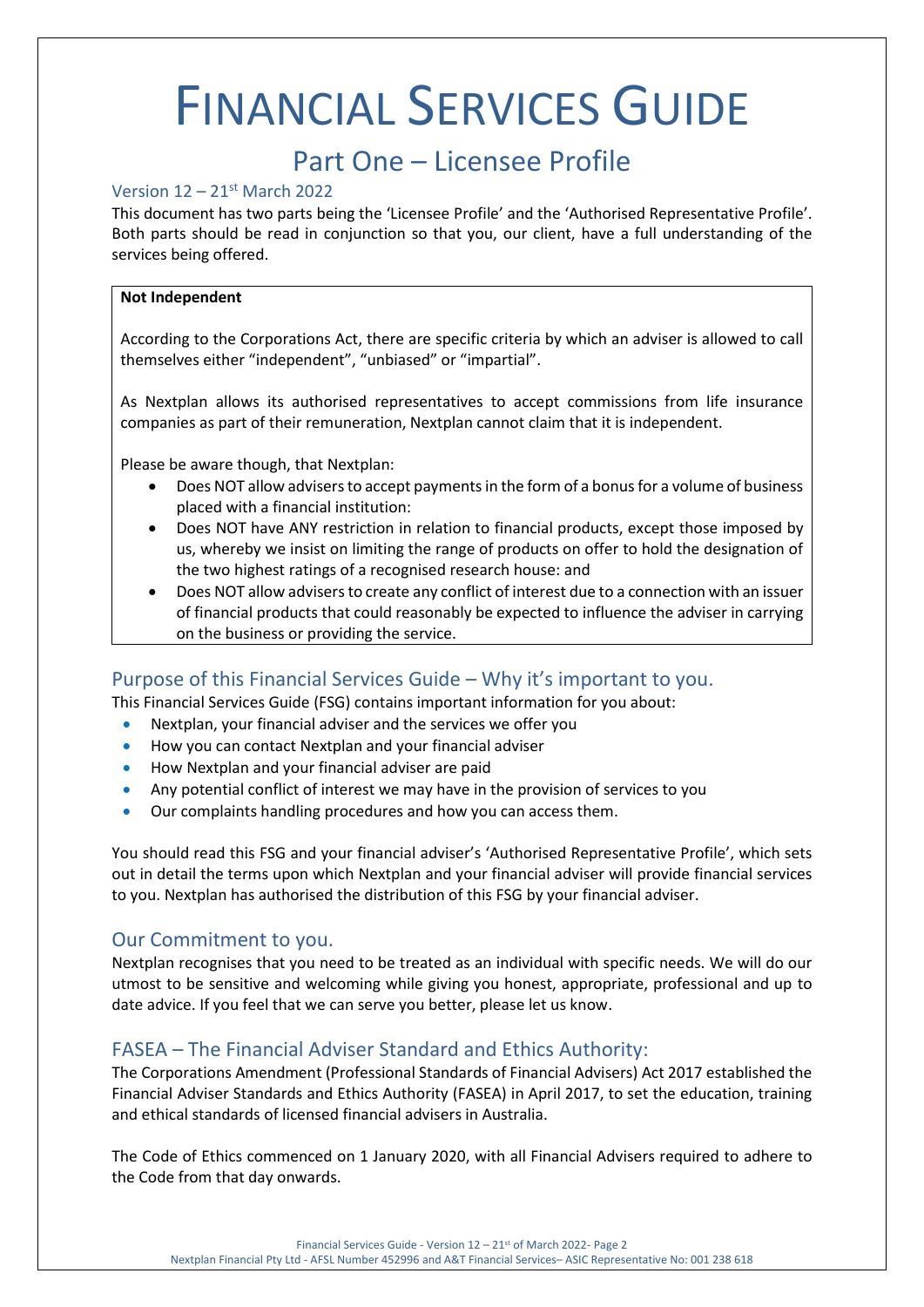At Nextplan we take these standards very seriously and ensure that all our Advisers (also known as "relevant providers"), adhere to all standards within the Code.

Our Values:

All Nextplan Advisers must always act to realise and promote the values of: Trustworthiness Competence Honesty Fairness Diligence

All Nextplan Advisers also act within a framework of twelve standards that underpin all aspects of our advice and services and are demonstrated in our advice to you:

| <b>Ethical Behaviour</b> | Client Care                     |
|--------------------------|---------------------------------|
| <b>Quality Process</b>   | <b>Professional Commitments</b> |

If you would like further information on any aspect of the Code of Ethics or FASEA, please ask your Financial Adviser or contact us.

# Providing financial services to you

In providing financial services to you, your financial adviser may give you personal financial advice. This personal advice will be provided to you in writing in a document called a 'Statement of Advice' (SoA). Its purpose is to place you in a position to make informed decisions about your financial future.

The SoA will explain:

- Your current financial situation, personal circumstances, needs and objectives
- The basis for your financial adviser's recommendations and suggested strategy
- The process used to reach these recommendations and strategy
- How these recommendations and strategy meet your needs and objectives
- Any risks or consequences of accepting the advice that you should know about
- All relevant fees, commissions and other benefits payable as a result of the advice
- Any associations, relationships and conflicts of interest that may impact on the advice given
- Other relevant information.

If your financial adviser recommends that you invest in a specific financial product, they will give you a Product Disclosure Statement or a similar disclosure document such as a prospectus (these documents are referred to here as a PDS). These documents provide important information to help you make an informed decision about whether to invest in a particular product.

It is important for you to understand the information in these documents, so you should carefully read the SoA and PDSs provided to you before making any decision relating to recommended strategies or financial products. If you are unsure about any of the information in the SoA or the PDSs, you should ask your financial adviser to explain it to you.

Where further advice is provided to you in situations where there has not been a significant change in your circumstances, the further advice may be recorded in a Record of Advice (RoA) which is kept on file for seven years. If you wish, you may request a copy of your RoA from your financial adviser by phone, email or post.

If you do not want holistic financial advice, but rather require more specific advice, your financial adviser will tailor the SoA accordingly. Your financial adviser can also provide you with 'no advice' services which we call 'transaction services' or 'execution only services'. You can provide these instructions orally or in writing; however, if you do not obtain personal advice, you face the risk that the financial products you select will not be appropriate to your needs and objectives.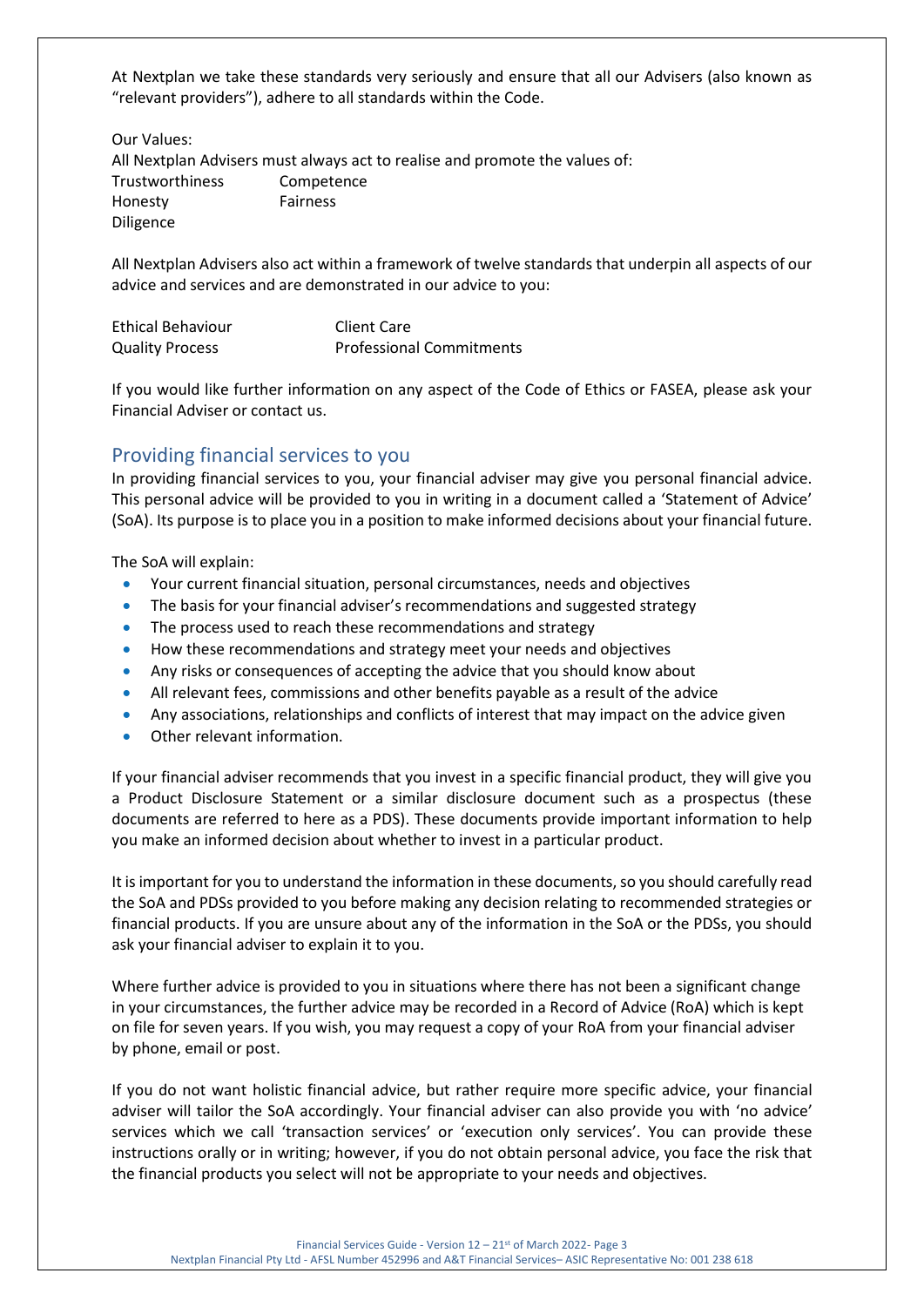### Who is Nextplan Financial Pty Ltd?

Nextplan is an Australian-owned company that is solely focused on Financial Planning. We comprise a team of financial advisers who operate throughout Australia, and who have worked together for many years, providing solutions to our client's financial issues.

Our vision is to be a leading financial planning business based on foundations of honesty, integrity, fairness and objectivity.

We do this by working with client objectives and goals first and foremost, by providing quality advice and solutions that ensure a professional and ethical service experience.

Nextplan holds an Australian Financial Services Licence (number 452996) issued under the Corporations Act 2001 (Corporations Act).

Nextplan provides financial planning services through its financial advisers and their financial planning practices located across Australia. Nextplan financial advisers are authorised representatives of Nextplan under the Corporations Act.

Your financial adviser may be an employee of a financial planning practice, which may also be a corporate authorised representative of Nextplan. These relationships will be explained to you in more detail in the Authorised Representative Profile part of this FSG. When authorised financial services are provided to you by Nextplan financial advisers and their financial planning practices, they are provided to you on behalf of Nextplan.

# Financial services and products provided by Nextplan

# What financial services can your adviser provide?

Nextplan's Australian Financial Services Licence authorises Nextplan to provide financial services by providing advice about and arranging for a person to deal in:

- Deposit and payment products limited to Basic deposit products and Deposit products other than basic deposit products
- Debentures, stocks or bonds issued or proposed to be issued by a government.
- Life products including Investment life insurance products and Life risk insurance products
- Interests in managed investment schemes including investor directed portfolio services
- Retirement savings accounts products
- **Securities**
- Superannuation.

This enables Nextplan to provide you with services in the following areas:

- Financial planning
- Investments (including managed funds and shares)
- **Superannuation**
- Personal life risk insurance
- Retirement strategies
- Savings and wealth creation and protection
- Estate planning
- Social security
- Ongoing review services
- Transaction/execution only services.

As an authorised representative of Nextplan, your financial adviser may only be authorised to provide some of these services to you. The Authorised Representative Profile part of this FSG (Part 2) outlines the financial services that your financial adviser is authorised to provide on behalf of Nextplan. You should read the Authorised Representative Profile carefully and if you have any questions you should discuss them with your financial adviser in the first instance, or with Nextplan.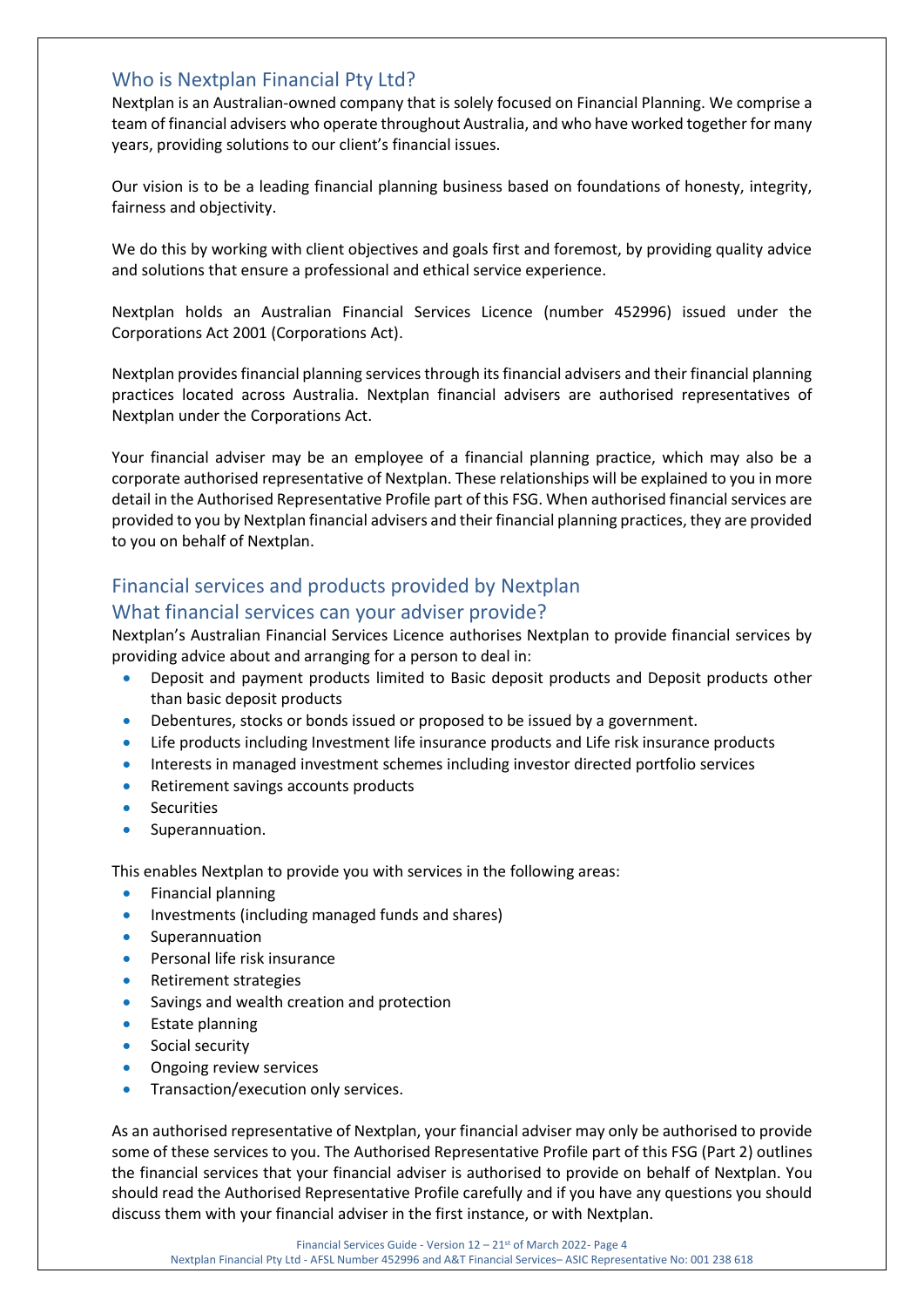# What services and products are not provided by or on behalf of Nextplan?

Your adviser is only authorised to provide the services outlined in the Authorised Representative Profile in their capacity as an authorised representative of Nextplan and is **not** authorised to provide any other services on behalf of Nextplan as authorised representative or as an agent or in any other capacity (i.e. as employee or contractor). Examples of services that are **not** authorised include:

- Products that are not on Nextplan*'s* Approved Product List
- Accounting services
- Legal advice
- Taxation advice
- Mortgage origination services
- General insurance services
- Direct property services
- Foreign exchange advice
- Advice on collectables, including art.

If your financial adviser or their associates provide any of these services to you, it is important for you to understand that these services are not provided on behalf of Nextplan in any capacity and Nextplan is not responsible for any of them.

# Why do you need to provide us with information?

We have an obligation under the Corporations Act to seek information from you for the purposes of providing personal financial advice. It is up to you to specify how you wish to provide us with this information and instruct us accordingly. Information and instructions can be provided to us in writing by telephone, post or email. It is in your interests to provide us with all relevant information about your personal and financial circumstances so as to assist us to assess your situation and be able to make suitable recommendations.

How we protect your privacy is outlined in our Privacy Policy. This is referred to later in this FSG.

# Remuneration received by Nextplan and your financial adviser for financial services provided to you

Nextplan allows its financial advisers flexibility in agreeing with their clients how they are remunerated for services provided. In this regard you may agree to pay your financial adviser a fee for service; or you may agree to commission being paid to your financial adviser by the platform or product provider; or you may agree to a combination of both.

### 1. Fee for service.

Your financial adviser may charge you fees for services based on an hourly rate, a fixed dollar amount, the value of funds invested or a combination of these methods. The payment method and frequency can be agreed between you and your financial adviser.

### 2. Other forms of Remuneration.

On 1 July 2013 new 'Future of Financial Advice' legislation (FOFA) came into effect, which prohibits Nextplan and its authorised representatives from accepting 'conflicted remuneration', subject to certain exceptions. Under FOFA, 'conflicted remuneration' is any benefit, monetary or non-monetary, that could reasonably be expected to influence the choice of financial product recommended or the financial product advice. This includes commissions, bonuses and rebates, and most volume-based benefits, but there are some exceptions, such as remuneration for retail life insurance products. Nextplan and your financial adviser do not receive any conflicted remuneration.

Upfront remuneration may be paid to Nextplan by the issuer of the relevant financial product that has been recommended by your financial adviser. The payment may be paid by the product provider and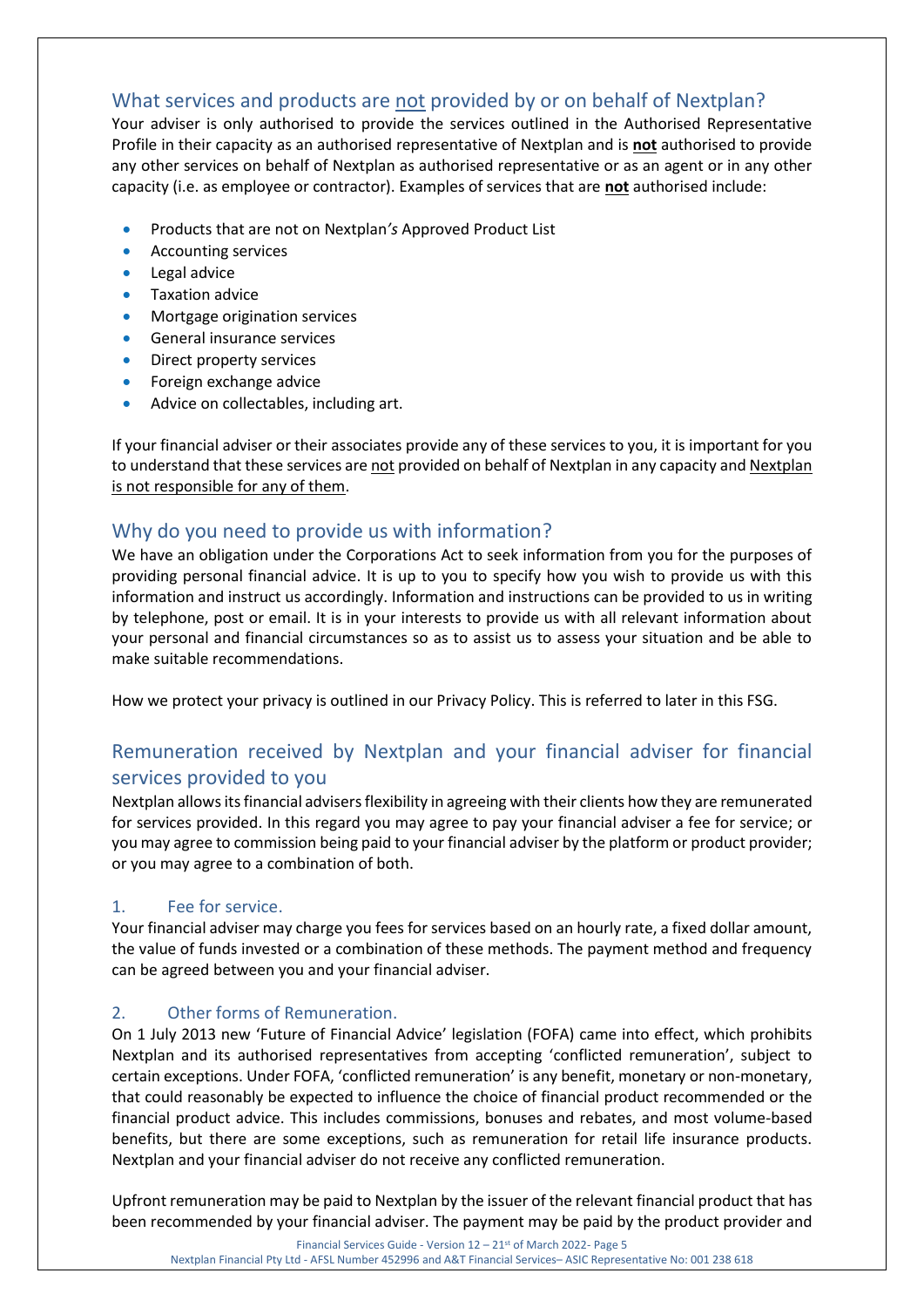deducted from the initial amount you have invested or based on the insurance premium you have paid. The actual amount of upfront remuneration will vary depending on the product and may be agreed with your financial adviser. Upfront remuneration can be up to 2% of the value of the initial investment in an investment product and for insurance products it can vary from 0% to 66% of the first year's premium. For example, if you invested \$100,000 in an investment product, the upfront remuneration could vary from \$0 to \$2,000 and if you pay a premium of \$1,000 for an insurance product, the upfront remuneration can vary from \$0 to \$660.

Ongoing remuneration may also be paid to Nextplan by the product provider for the period that you hold the investment. This is intended to remunerate your financial adviser for the ongoing support that you receive in relation to that investment or insurance policy. Ongoing remuneration rates commonly vary between 0 and 2% per annum of the total funds invested in an investment product and for insurance products between 0 and 33% of the annual premium.

On 1st January 2020, the FASEA Code of Ethics came into effect as outlined earlier in this document and requires that each client must give free and informed consent to all benefits that your adviser will receive including fees for services that may be charged.

### 3. Other fees

Referral fees and rebates may also be paid to your financial adviser or their Corporate Authorised Representative. If any are relevant to your financial adviser, then details will be provided in either the Authorised Representative Profile part of this FSG or outlined in your SoA.

# 4. Alternative forms of remuneration

Your financial adviser may receive alternative forms of remuneration from time to time. Nonmonetary benefits worth more than \$300 are considered 'conflicted remuneration' under FOFA unless they are covered by an exception (e.g. for training and education). Receipts of non-monetary benefits worth between \$100 to \$300 will be recorded by Nextplan in a register at least each quarter, in line with the FSC/FPA Industry Code of Practice on Alternative Forms of Remuneration in the Wealth Management Industry. Alternative remuneration registers are maintained by fund managers, IDPS (platform) providers, financial advisers and licensees. Nextplan's register is available to you for inspection at Nextplan*'s* offices within 7 days of your request.

### 5. Where are details about remuneration disclosed?

If you receive personal advice from your financial adviser, they will tell you in the SoA about any remuneration and any other benefits that Nextplan or the employer financial planning practice or the financial adviser may receive from the issuer of a financial product and, where possible, in actual dollar amounts. Details are also in the Authorised Representative Profile part of this FSG.

### 6. How is remuneration administered?

The invoices that you will receive in relation to the fees charged will be issued either by your financial adviser or their employer financial planning practice on behalf of Nextplan. All fees must be paid to Nextplan, as licensee, and are then paid to your financial adviser, subject to the terms of any agreement between your financial adviser or their employer and Nextplan.

# Relevant associations and relationships of your financial adviser and Nextplan

Your financial adviser will usually be the principal or an employee of a financial planning practice or partnership that is authorised to provide financial services on behalf of Nextplan*.* In most cases that employer practice or partnership will be unrelated to Nextplan; however, in some cases the practice may be a shareholder of Nextplan in which case they are an associate of and may potentially share in any profits of Nextplan.

Nextplan has relationships with different organisations that help Nextplan and our advisers in different ways. This support may include subsidising training events and conferences by way of sponsorship. These sponsors may change from time to time.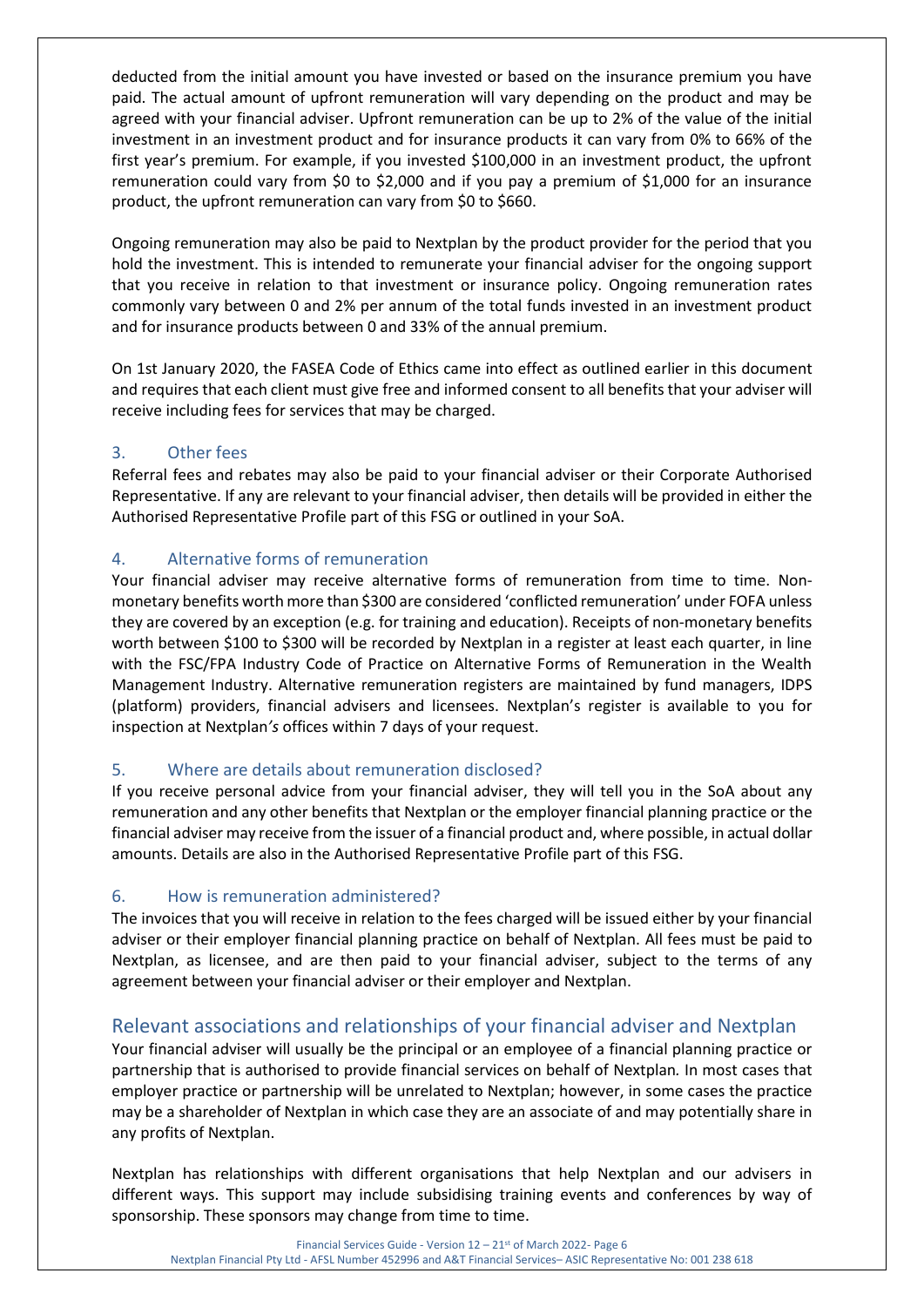Some Nextplan financial advisers may have referral arrangements with other professionals. In some circumstances, referral fees may also be paid. General information will be included in the Authorised Representative Profile (if relevant), with more specific details in your SoA.

## How do we protect your privacy?

The privacy of your personal information is important to us. We have systems and processes in place to protect your privacy.

We need to collect personal and financial information to administer our client relationships and provide you with appropriate products and services. For example, we may need to provide information to fund managers, platform operators and insurance providers for the purpose of giving effect to your financial plans. We also need to collect copies of identification material to meet our obligations under the Anti-Money Laundering and Counter-Terrorism Financing Act 2006. Unless you tell us you do not want us to send you information on products and services, we may use your personal details to send you information on products and services. We will not sell your information to third parties. You can access the information that we hold about you on request. For detailed information on how we handle your personal information and to whom this information will be provided, please read our Privacy Policy by requesting a copy from your financial adviser.

# What if you have a complaint?

We follow the 'client first' principle and pride ourselves on the quality of our service; however, even with the best of intentions, there is the possibility of disagreement or dispute with you about our services.

If you have any complaint about the services provided to you, we want you to tell us as soon as you can, and we will endeavour to resolve it as quickly as possible.

If at any time you have any complaint about the services provided to you, you should take the following steps:

- 1. Please first contact your financial adviser and discuss your concern.
- 2. They will acknowledge your complaint within 24 hours or as soon as possible after lodging this complaint.
- 3. Hopefully, your financial adviser will be able to rectify the problem. If for any reason your concern is not resolved to your satisfaction within five business days, you should write a letter or email setting out the problem to us at the following address:

The Senior Compliance Manager Nextplan Financial Pty Ltd Suite 208, 92 Maroondah Highway Ringwood Vic 3134 Email: [compliance@nextplan.com.au](mailto:compliance@nextplan.com.au)

- 4. Nextplan will investigate and seek to resolve your complaint within 30 days from when we receive the notification.
- 5. If, after 30 days, we have been unable to resolve your complaint to your satisfaction, you may address your complaint to the Australian Financial Complaints Authority at the following address:

Australian Financial Complaints Authority GPO Box 3 Melbourne Vic 3001 Ph: 1800 931 678 Email: [info@afca.org.au](mailto:info@afca.org.au)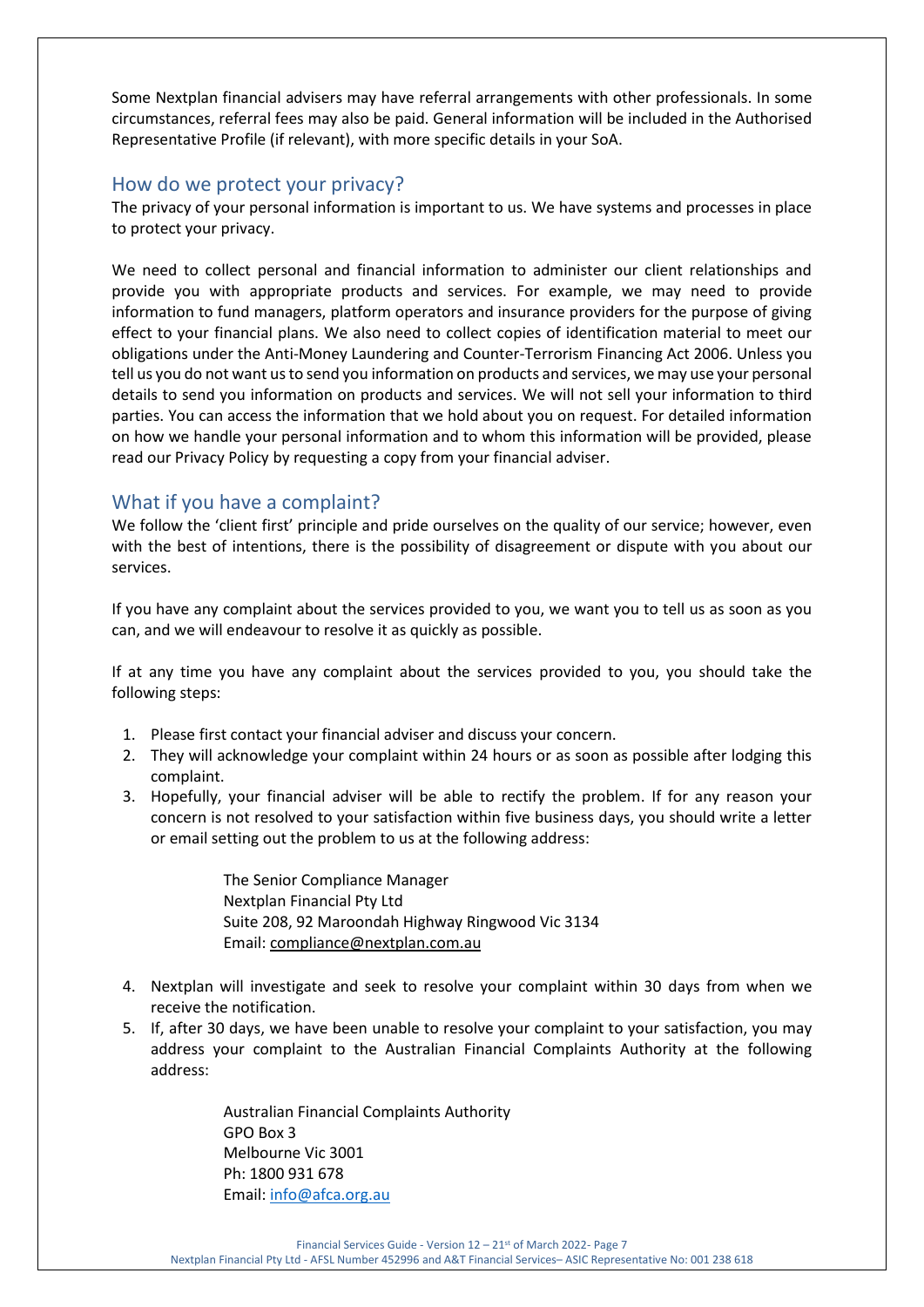## Professional Indemnity Insurance

The Corporations Act requires Australian Financial Services Licensees, such as Nextplan, to have adequate arrangements in place to compensate retail clients in the case of certain loss caused by Nextplan or a Nextplan authorised representative. Nextplan maintains professional indemnity insurance that complies with these Corporations Act requirements, including section 912B. The insurance also covers claims in relation to the conduct of representatives and employees who are no longer authorised or working for Nextplan (but who did at the time of the relevant conduct).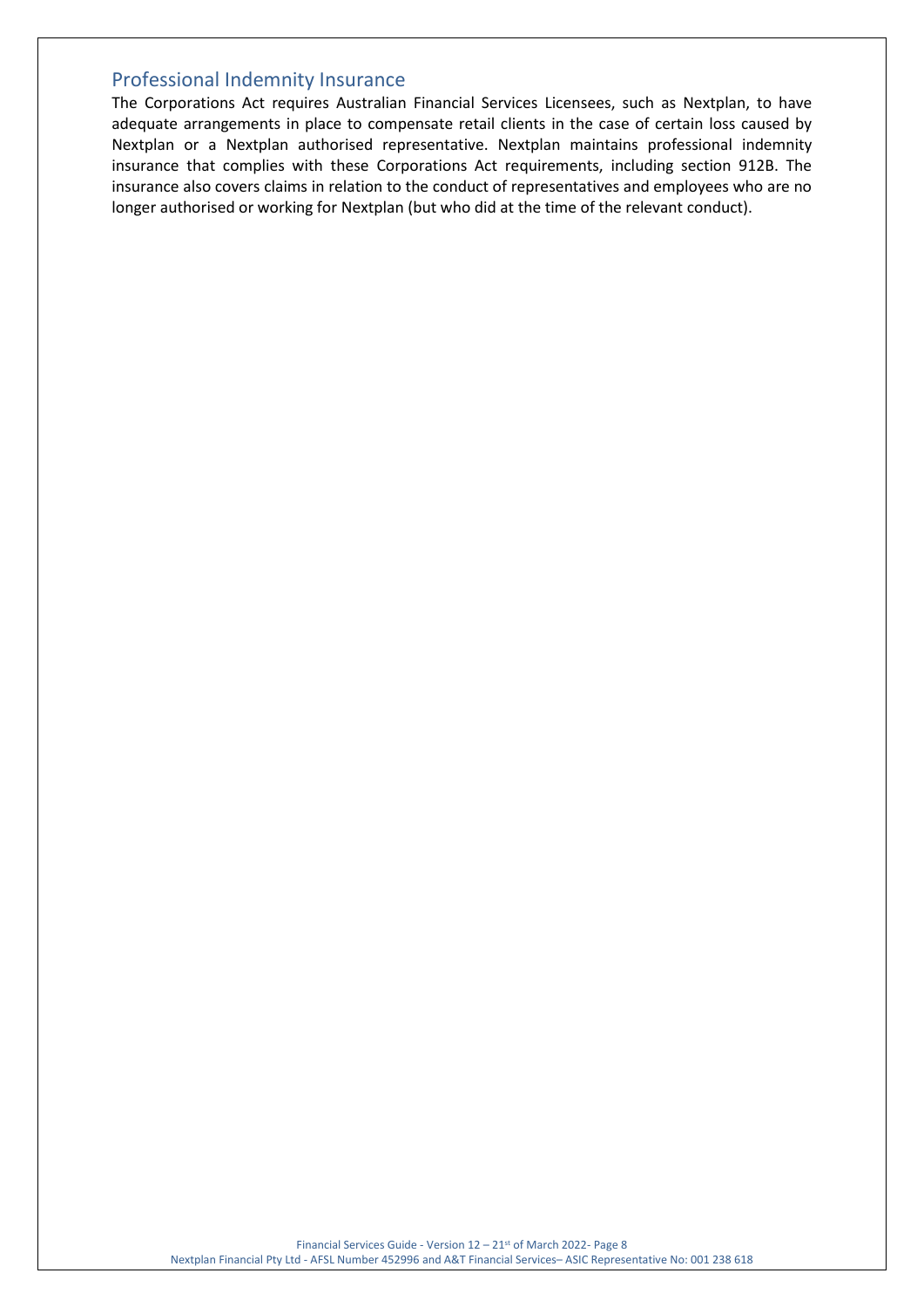# FINANCIAL SERVICES GUIDE

# Part Two – Authorised Representative Profile

#### Version  $5 - 21$ <sup>st</sup> of March 2022

This document has two parts being the 'Licensee Profile' and the 'Authorised Representative Profile'. Both parts should be read in conjunction so that you, our client, have a full understanding of the services being offered.

#### **Not independent**

A person cannot claim to be an "independent" adviser unless they meet criteria specified in the Corporations Act.

Please be advised that as I do receive commissions from Insurance companies, under the terms of the law I do not consider myself to be independent.

Please also be advised:

- I do NOT receive ANY remuneration calculated based on volume of business.
- I do NOT have ANY restriction in relation to financial products, except those imposed by my AFSL, Nextplan Financial, who insist on my limiting my range of Products to hold the designation of Recommended or Highly Recommended.
- I do NOT have conflict of interest from any connection with any financial product issuer that may influence my provision of advice or service.

#### Who is my financial adviser?

Your financial adviser is – Anthony Poci of A & T Financial Services Address: 52 Websters Road, Templestowe VIC 3106 Telephone: 03 9846 1099 Fax: 03 9846 1029 Email: [apoci@aandtfs.com](mailto:apoci@aandtfs.com) Web[: www.aandtfs.com.au](http://www.aandtfs.com.au/)

Anthony Poci is a director of Poci Investments Pty Ltd ATF Anthony POci Family Trust T/A A & T Financial Services, a Corporate Authorised Representative (number 001 238 618) of Nextplan Financial. Anthony Poci's ASIC representative number is 000 343 904.

#### What experience does my adviser have?

Anthony Poci has been a Financial Planner since 2006 and has the following qualifications and experience:

-RMIT University – Bachelor of Business (Financial Planning)

-Financial Planning Association – Certified Financial Planner™

- -Kaplan Self-Managed Super Fund accreditation
- -Kaplan ASX Listed Products Adviser accreditation

-Member, Financial Planning Association

### Who is responsible for the financial services provided?

Nextplan is responsible for the financial services provided by Anthony Poci and A & T Financial Services within the scope of the authority described in this FSG and for the distribution of this FSG.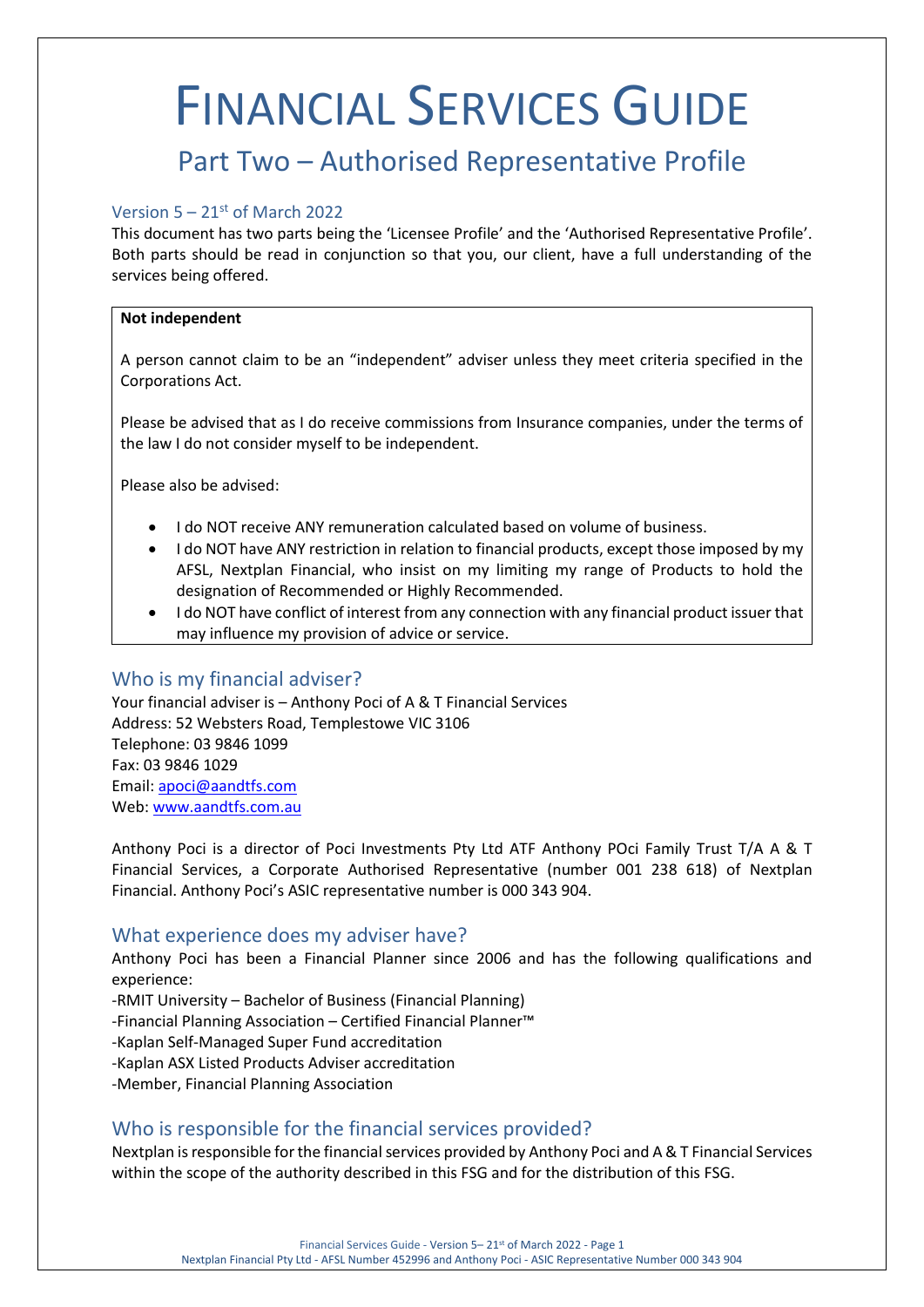# What kinds of financial services are you authorised to provide to me and what kinds of financial products do these services relate to?

Anthony Poci is authorised by Nextplan to provide financial services in:

- Deposit and payment products limited to Basic deposit products and Deposit products other than basic deposit products
- Debentures, stocks or bonds issued or proposed to be issued by a government.
- Life products including Investment life insurance products and Life risk insurance products
- Interests in managed investment schemes including investor directed portfolio services
- Retirement savings accounts products
- Securities including Direct Equities
- Superannuation including SMSF

Please note that Anthony Poci is not authorised to provide any services on behalf of Nextplan except in relation to the financial products listed above. The "What services and products are not provided by or on behalf of Nextplan" section earlier in this FSG gives examples of other services that are not provided on behalf of Nextplan.

Anthony Poci also provides an ongoing review service. As part of this service, Anthony Poci will conduct a review of your personal situation and their previous advice and recommend changes where they are needed.

# How is my Adviser paid for services provided to me?

This FSG has previously outlined the source, method and amount of remuneration and other benefits payable to your adviser for the services provided to you.

Nextplan will collect all commissions, fees and other benefits in connection with financial services provided by Anthony Poci or A & T Financial Services. Nextplan will retain 5% of all income collected and will pass on the balance to A & T Financial Services.

Anthony Poci is then paid a salary by his employer, A & T Financial Services. Anthony Poci may also receive profit share or a performance bonus, which may be based on the funds invested by clients of A & T Financial Services. Otherwise, Anthony Poci may receive a portion of the direct fee, commission or adviser fee paid to A & T Financial Services by Nextplan. Specific details of this will be provided to you in the SoA.

In addition to retaining 5% of all income collected, Nextplan will also collect an annual Flat Fee from A & T Financial Services.

Please note that at no time will you pay Anthony Poci or A & T Financial Services directly.

# Will anyone be paid for referring me to my Adviser?

From time to time an accountant or other professional may be paid for making referrals to me. The amount paid is not ascertainable; however, where any amount is payable, it will be fully disclosed in the 'Statement of Advice' (SoA) or any other advice document provided to you.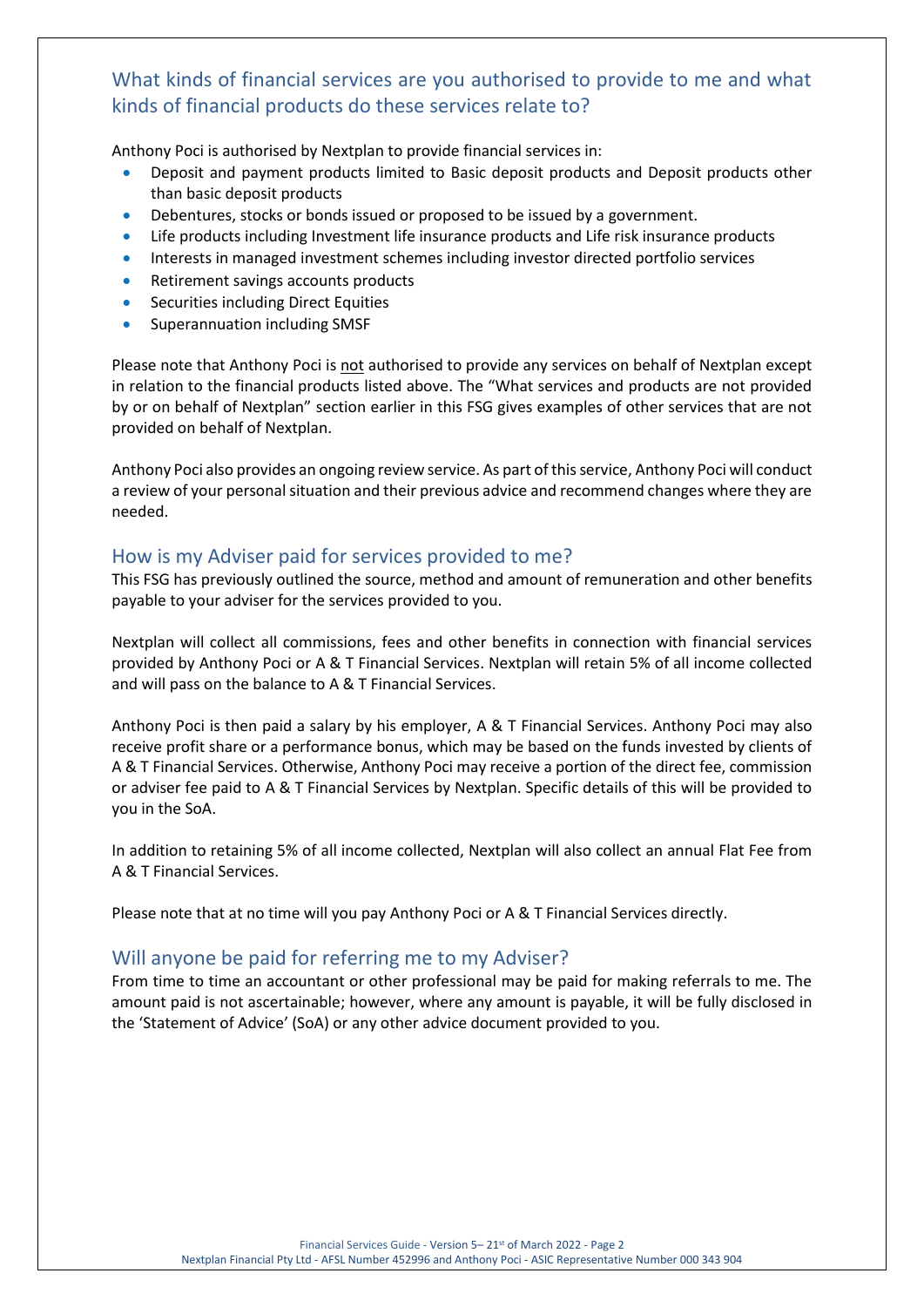#### Our referral arrangements

We may receive payments to refer you to other service providers. These amounts do not involve additional costs and will be disclosed in your statement of advice. Our current referral arrangements are detailed below:

| <b>Provider</b>                    | <b>Services</b>                         | <b>Payment arrangement</b>                                                                                                                                                                                        |
|------------------------------------|-----------------------------------------|-------------------------------------------------------------------------------------------------------------------------------------------------------------------------------------------------------------------|
| <b>AMP Bank Planner Assist</b>     | Home and investment<br>lending services | Up to 0.85% initial commission and up to 0.25%<br>ongoing commission.                                                                                                                                             |
|                                    |                                         | For example, for a loan of \$100,000, we would<br>receive up to 850.00 initial commission and up to<br>\$250.00 ongoing commission.                                                                               |
| <b>Cross Check Finance Pty Ltd</b> | <b>Mortgage Broking</b>                 | 20% of any initial fee / commission payment they<br>may charge. This is not an additional fee to you,<br>but paid from what they receive.<br>For example, for a commission of \$2,200, we<br>would receive \$440. |

Where you have been referred to us by someone else we may pay them a fee, commission or some other benefit in relation to that referral. Our current referral arrangements are detailed below:

| <b>Provider</b>                                               | <b>Payment arrangement</b>                                                                                                                                                                          |
|---------------------------------------------------------------|-----------------------------------------------------------------------------------------------------------------------------------------------------------------------------------------------------|
| <b>MDB Taxation &amp; Business Advisers</b><br><b>Pty Ltd</b> | 15% of any initial fee / payment we may charge. This is not an additional fee to<br>you, but paid from what we receive.<br>For example, for an advice fee of \$2,200, they would receive \$330.     |
| <b>Cross Check Finance Pty Ltd</b>                            | 20% of any initial fee / payment they may charge. This is not an additional fee to<br>you, but paid from what they receive.<br>For example, for an advice fee of \$2,200, they would receive \$440. |

# Further questions?

If you have any further questions about the services Nextplan provides, please contact Anthony Poci at 03 9846 1099 or via Email: [apoci@aandtfs.com.](mailto:apoci@aandtfs.com)

You should retain this FSG for your reference and any future dealings with Anthony Poci, A & T Financial Services or Nextplan.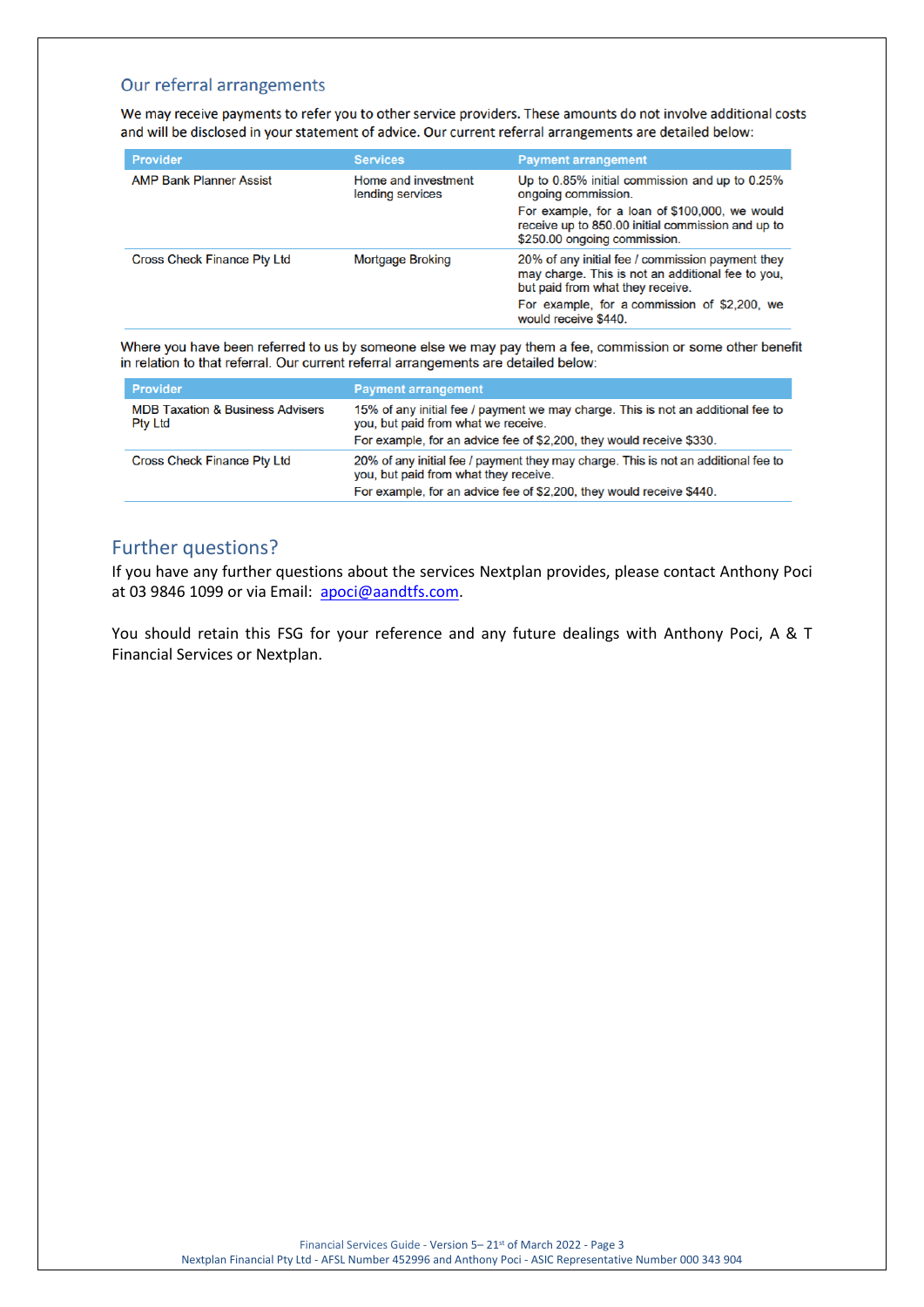# Financial Services Guide Acknowledgement of Receipt

I/We acknowledge receiving a copy of the Nextplan Financial Pty Ltd Financial Services Guide Version 12 dated 21<sup>st</sup> of March 2022 including the Authorised Representative Profile for Anthony Poci dated 21<sup>st</sup> of March 2022 and I/We acknowledge that I/we have been given an opportunity to read the Financial Services Guide.

| <b>Client Name</b> | <b>Client Signature</b> | Date |
|--------------------|-------------------------|------|
|                    |                         |      |
|                    |                         |      |
|                    |                         |      |
|                    |                         |      |

or

# Financial Services Guide Confirmation of Provision

I confirm that I sent a copy of the Nextplan Financial Pty Ltd Financial Services Guide Version 12 dated 21<sup>st</sup> of March 2022 including the Authorised Representative Profile for Anthony Poci dated 21<sup>st</sup> of March 2022 to:

| <b>Client Name</b>      |  |
|-------------------------|--|
| Postal/Email<br>Address |  |
| Date Sent               |  |
| Adviser Signature       |  |